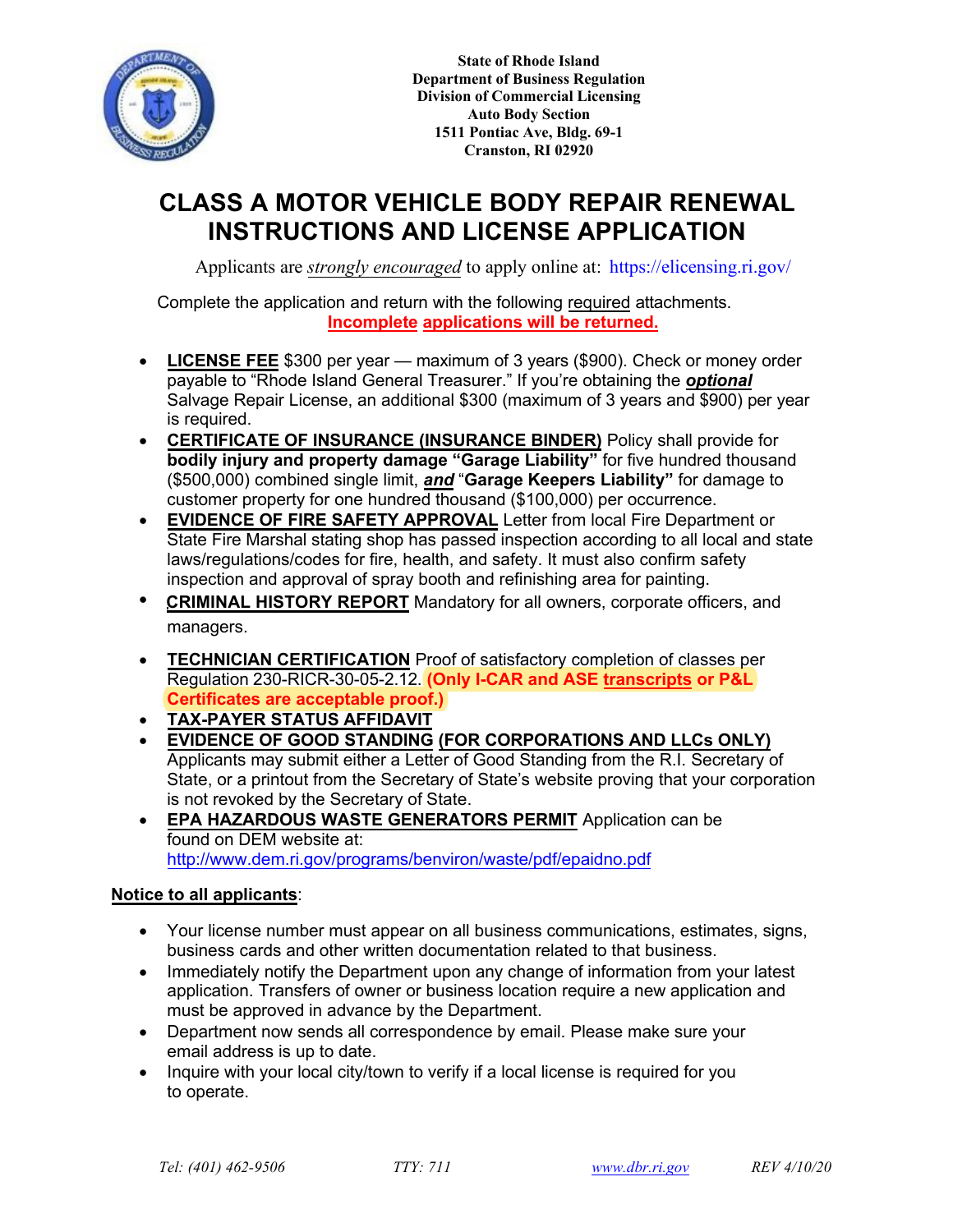

CLASS A MOTOR VEHICLE REPAIR **RENEWAL** APPLICATION Please type. **Incomplete applications will be returned.**

| <b>BASIC INFORMATION</b>                                                                                 |                       |  |  |
|----------------------------------------------------------------------------------------------------------|-----------------------|--|--|
| <b>License Number Being Renewed:</b>                                                                     |                       |  |  |
| Do you want a Salvage Repairer License?<br>$\square$ Yes<br>$\Box$ No                                    |                       |  |  |
| If yes, please note: \$300 additional fee per year required with a maximum of three (3) years and \$900. |                       |  |  |
| <b>OWNER INFORMATION</b>                                                                                 |                       |  |  |
| Name:                                                                                                    | DOB:                  |  |  |
| <b>Address:</b>                                                                                          |                       |  |  |
| City, State, Zip:                                                                                        |                       |  |  |
| Email:                                                                                                   | <b>Phone:</b>         |  |  |
| <b>BUSINESS INFORMATION</b>                                                                              |                       |  |  |
| <b>Type of Business</b>                                                                                  |                       |  |  |
| $\Box$ Sole Proprietorship $\Box$ Partnership $\Box$ Corporation $\Box$ LLC $\Box$ Other                 |                       |  |  |
| Name:                                                                                                    | FEIN:                 |  |  |
| <b>DBA</b> (If applicable):                                                                              |                       |  |  |
| <b>Address:</b>                                                                                          |                       |  |  |
| City, State, Zip:<br>Email:                                                                              | <b>Phone:</b>         |  |  |
|                                                                                                          |                       |  |  |
| PARTNERS, MEMBERS, OFFICERS (IF APPLICABLE)                                                              |                       |  |  |
| Name:                                                                                                    | DOB:                  |  |  |
| <b>Title:</b>                                                                                            |                       |  |  |
| <b>Address:</b>                                                                                          |                       |  |  |
| City, State, Zip:<br>Email:                                                                              |                       |  |  |
| Name:                                                                                                    | <b>Phone:</b><br>DOB: |  |  |
| <b>Title:</b>                                                                                            |                       |  |  |
| <b>Address:</b>                                                                                          |                       |  |  |
| City, State, Zip:                                                                                        |                       |  |  |
| Email:                                                                                                   | <b>Phone:</b>         |  |  |
| Name:                                                                                                    | DOB:                  |  |  |
| Title:                                                                                                   |                       |  |  |
| <b>Address:</b>                                                                                          |                       |  |  |
| City, State, Zip:                                                                                        |                       |  |  |
| Email:                                                                                                   | <b>Phone:</b>         |  |  |
| Name:                                                                                                    | DOB:                  |  |  |
| Title:                                                                                                   |                       |  |  |
| <b>Address:</b>                                                                                          |                       |  |  |
| City, State, Zip:                                                                                        |                       |  |  |
| Email:                                                                                                   | <b>Phone:</b>         |  |  |
| Name:                                                                                                    | DOB:                  |  |  |
| <b>Title:</b>                                                                                            |                       |  |  |
| <b>Address:</b>                                                                                          |                       |  |  |
| City, State, Zip:                                                                                        |                       |  |  |
| Email:                                                                                                   | <b>Phone:</b>         |  |  |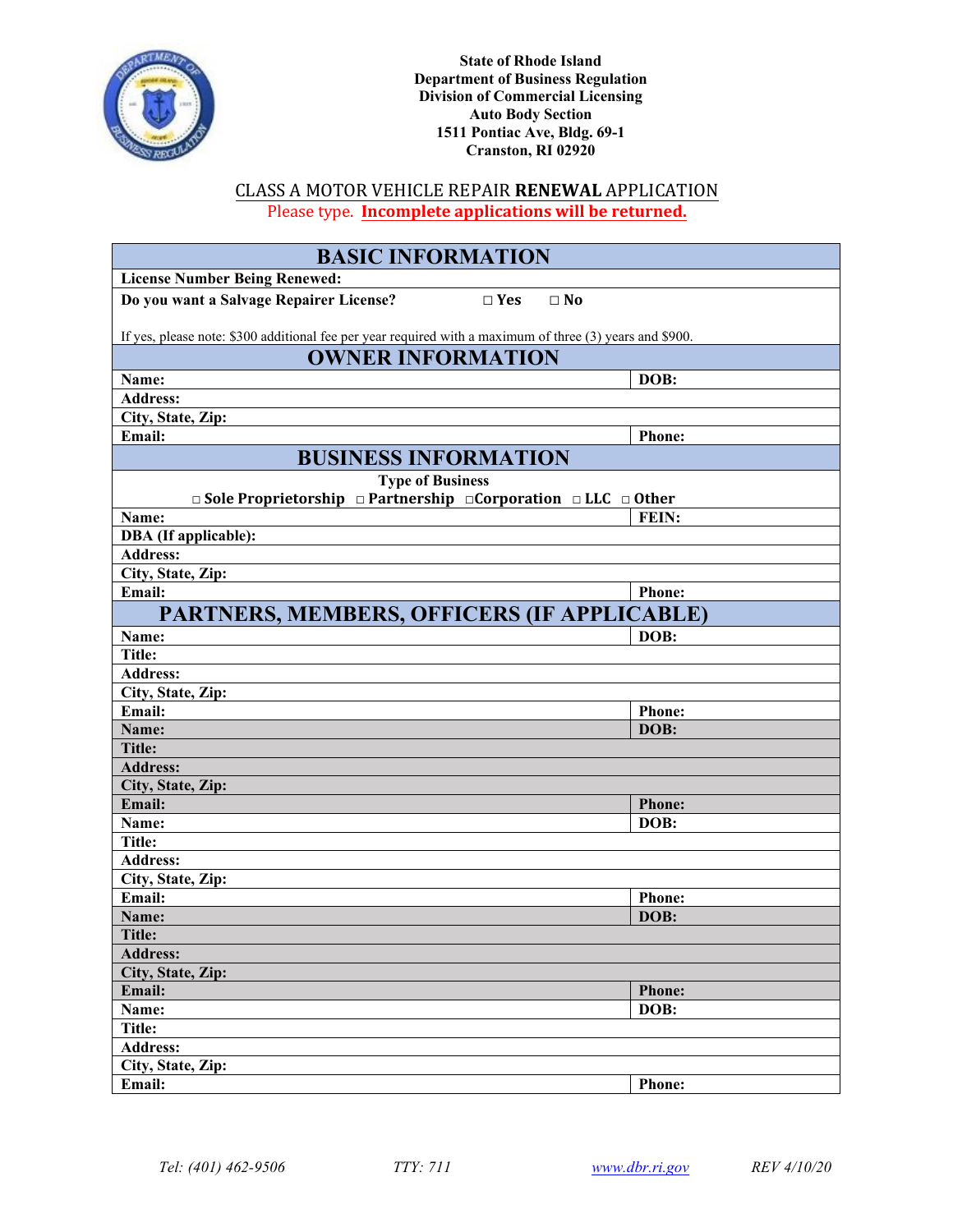

### CLASS A MOTOR VEHICLE REPAIR **RENEWAL** APPLICATION **— CONTINUED** Please type. **Incomplete applications will be returned.**

| <b>DESIGNEE INFORMATION</b> |
|-----------------------------|
|-----------------------------|

| (Person The Department can speak to regarding the business)                                   |                   |                         |  |  |
|-----------------------------------------------------------------------------------------------|-------------------|-------------------------|--|--|
| Name:                                                                                         |                   |                         |  |  |
| <b>Address:</b>                                                                               |                   |                         |  |  |
| City, State, Zip:                                                                             |                   |                         |  |  |
| Email:                                                                                        |                   | <b>Phone:</b>           |  |  |
| <b>APPLICATION QUESTIONS</b>                                                                  |                   |                         |  |  |
| Do you currently hold a Motor Vehicle Dealers License? □ Yes                                  | $\Box$ No         |                         |  |  |
| If yes, provide License #:                                                                    |                   |                         |  |  |
| Do you currently hold an Appraiser/Adjuster License? DYes                                     | $\Box$ No         |                         |  |  |
|                                                                                               |                   |                         |  |  |
| If yes, provide License #:<br><b>EPA Hazardous Waste Generators Permit#:</b>                  |                   |                         |  |  |
| <b>Square Footage:</b>                                                                        |                   |                         |  |  |
|                                                                                               |                   |                         |  |  |
| NOTE: Licensees must perform repairs inside a fixed location with at least 4,000 SF of heated |                   |                         |  |  |
| ground-level space                                                                            |                   |                         |  |  |
| <b>Describe Secured Storage Area:</b>                                                         |                   |                         |  |  |
|                                                                                               |                   |                         |  |  |
| <b>EMPLOYEE LIST</b>                                                                          |                   |                         |  |  |
| Name:                                                                                         | $\Box$ Technician | $\Box$ Shop Employee    |  |  |
| Name:                                                                                         | $\Box$ Technician | $\Box$ Shop Employee    |  |  |
| Name:                                                                                         | $\Box$ Technician | $\Box$ Shop Employee    |  |  |
|                                                                                               |                   |                         |  |  |
| Name:                                                                                         | $\Box$ Technician | $\Box$ Shop Employee    |  |  |
| Name:                                                                                         | $\Box$ Technician | $\Box$ Shop Employee    |  |  |
|                                                                                               |                   |                         |  |  |
| Name:                                                                                         | $\Box$ Technician | □ Shop Employee         |  |  |
|                                                                                               |                   |                         |  |  |
| Name:                                                                                         | □Technician       | □ Shop Employee         |  |  |
|                                                                                               |                   |                         |  |  |
| Name:                                                                                         | $\Box$ Technician | $\square$ Shop Employee |  |  |
| Name:                                                                                         | $\Box$ Technician | $\Box$ Shop Employee    |  |  |
|                                                                                               |                   |                         |  |  |
| Name:                                                                                         | $\Box$ Technician | $\Box$ Shop Employee    |  |  |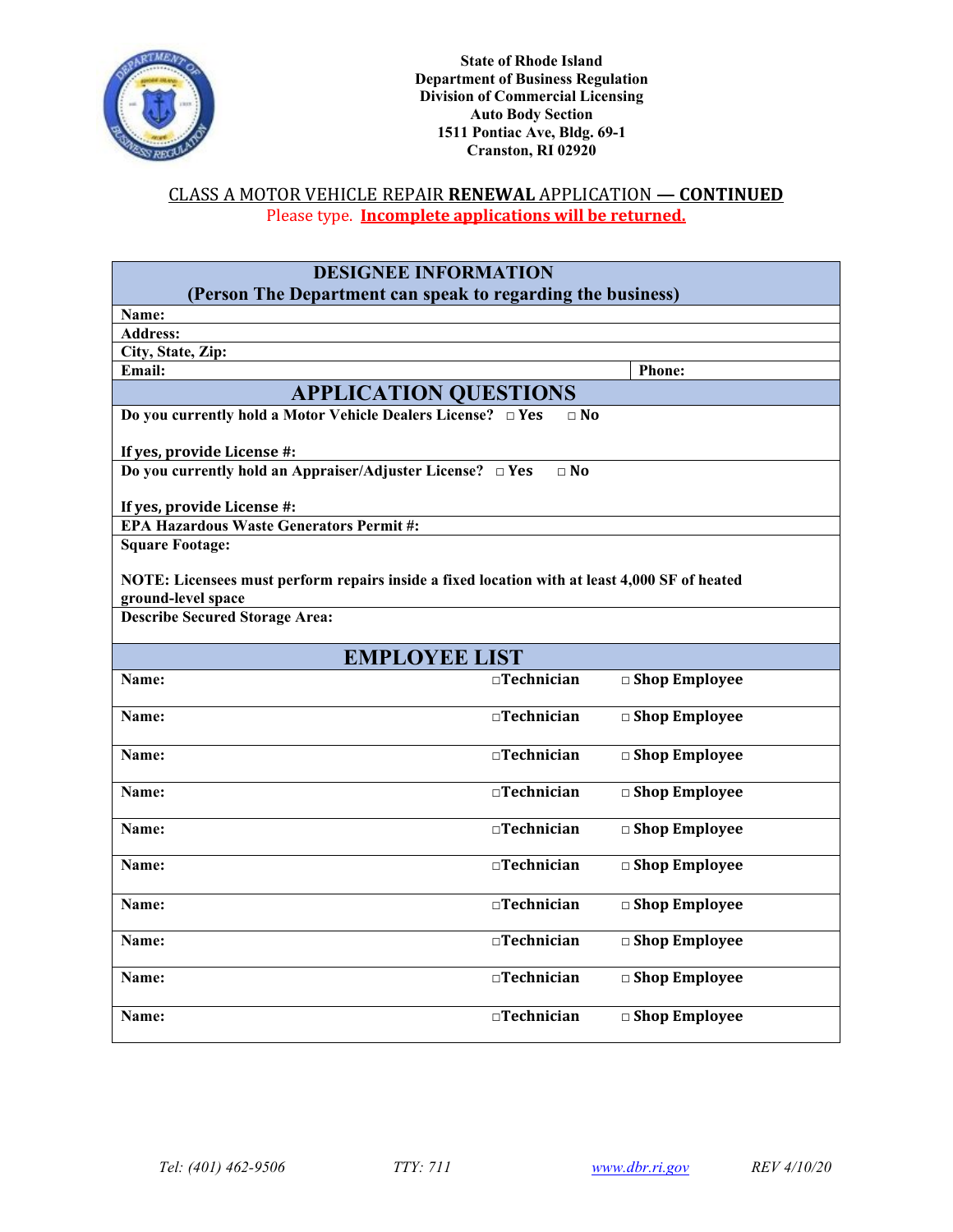

### CLASS A MOTOR VEHICLE REPAIR **RENEWAL** APPLICATION **— CONTINUED** Please type. **Incomplete applications will be returned.**

| <b>LICENSE REQUIREMENTS</b>                                                                        |
|----------------------------------------------------------------------------------------------------|
| Certification for the repair and refinishing of aluminum, high-strength steel, and other metal     |
| or alloy, by at least one automobile manufacturer or third-party administrator. (proof must be     |
| attached)                                                                                          |
|                                                                                                    |
| Name of manufacturer or third-party administrator:                                                 |
| A written lifetime warranty on repairs that is valid against workmanship defects is required.      |
| (Proof must be attached)                                                                           |
| A system for documenting complaints is required.                                                   |
| (Proof must be attached)                                                                           |
| Do you have electrical and /or hydraulic pulling equipment? $\Box$ Yes<br>$\Box$ No                |
|                                                                                                    |
| If yes, provide model:                                                                             |
| Do you have current dimensional guides appropriate to vehicle being repaired? $\Box$ Yes $\Box$ No |
|                                                                                                    |
| If yes, provide model:                                                                             |
| Do you have a four (4)-point clamping system to secure vehicle while making structural             |
| repairs? $\square$ Yes<br>$\Box$ No                                                                |
|                                                                                                    |
| If yes, provide model:                                                                             |
| Do you have equipment/gauges mechanical or electronic capable of three-dimensional                 |
| measurements? $\Box$ Yes<br>$\Box$ No                                                              |
|                                                                                                    |
| If yes, provide model:                                                                             |
| Do you have appropriate welding equipment to meet manufacturer's requirements?                     |
| $\Box$ Yes<br>$\Box$ No                                                                            |
|                                                                                                    |
| If yes, provide model:                                                                             |
| Do you have a paint system or access to a paint system capable of producing original               |
| equipment manufacturer's requirements? $\Box$ Yes<br>$\Box$ No                                     |
|                                                                                                    |
| If yes, provide model:                                                                             |
| Do you have a spray Booth that conforms to the requirements of the RI State Fire Marshall?         |
| $\Box$ Yes<br>$\Box$ No                                                                            |
|                                                                                                    |
| If yes, provide model:                                                                             |
| Do you have HVLP Spray guns that meet current EPA requirements? $\Box$ Yes $\Box$ No               |
|                                                                                                    |
| If yes, provide model:                                                                             |
| Do you have a refinishing area that complies with safety and environmental regulations?            |
| $\Box$ Yes<br>$\Box$ No                                                                            |
| Do you have Parking in compliance with local laws and regulations to perform the repair            |
| work? $\square$ Yes<br>$\square$ No                                                                |